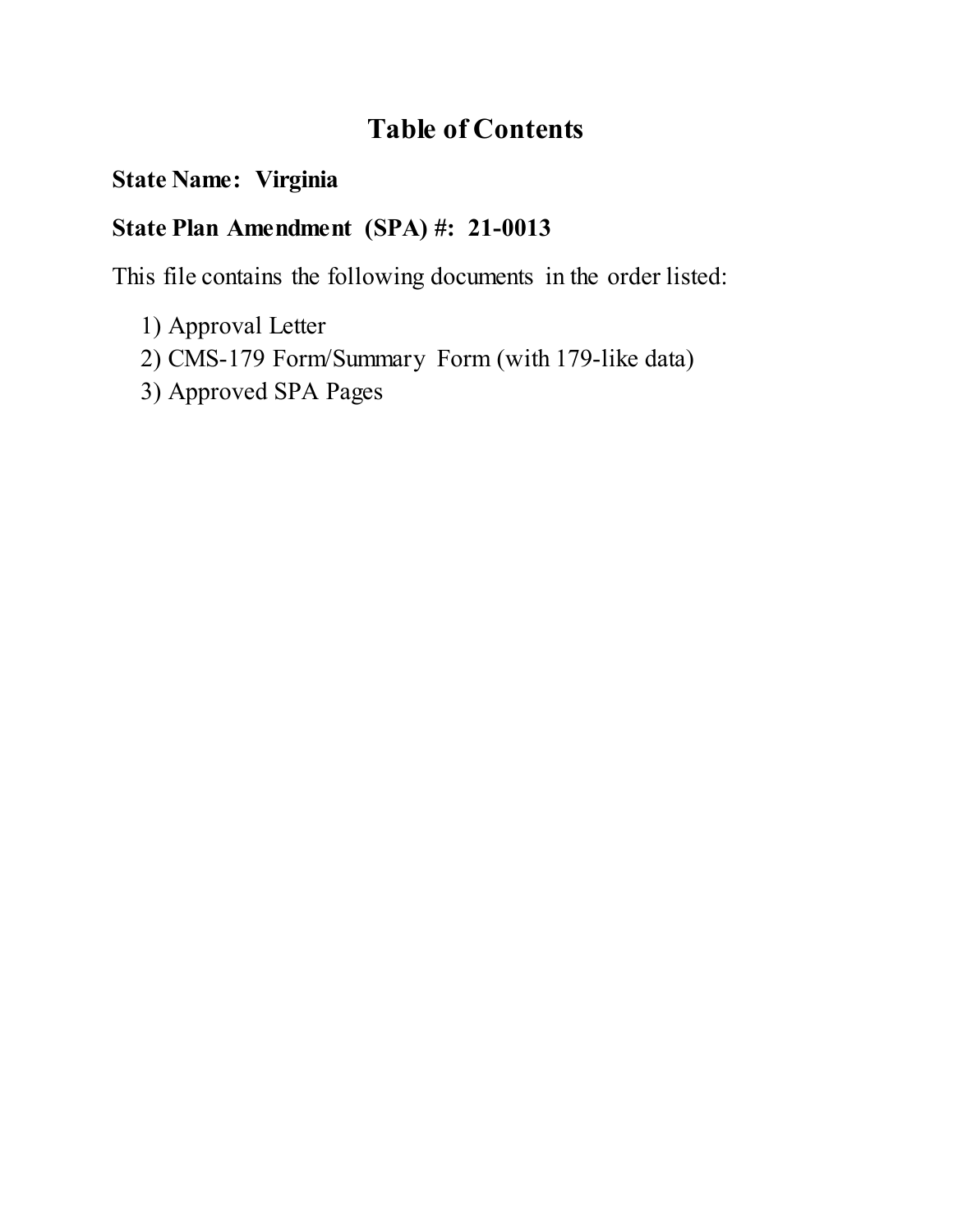

Medicaid and CHIP Operations Group

October 29, 2021

Karen Kimsey, Director Department of Medical Assistance Services 600 East Broad Street, Suite 1300 Richmond, VA 23219

RE: Virginia State Plan Amendment 21-0013

Dear Ms. Kimsey:

The Centers for Medicare & Medicaid Services (CMS) has reviewed Virginia's Medicaid State Plan Amendment (SPA) submitted under transmittal number (TN) 21-0013, Doula Services.

This amendment proposes to include coverage for doula services for Medicaid-enrolled pregnant women. Services shall include up to 8 prenatal/postpartum visits, and support during labor and delivery. This SPA will also implement up to two linkage-to-care incentive payments for postpartum and newborn care.

We conducted our review of your submittal according to statutory requirements in Title XIX of the Social Security Act and implementing regulations 42 CFR § 435.733. This letter is to inform you that Virginia Medicaid SPA 21-0013 was approved on October 28, 2021, with an effective date of January 1, 2022. Enclosed are the approved SPA pages and signed CMS-179 form.

If you have any questions, please contact Margaret Kosherzenko at 215-861-4288 or via email at [Margaret.Kosherzenko@cms.hhs.gov.](mailto:Margaret.Kosherzenko@cms.hhs.gov) 

Sincerely,

Digitally signed by James G. Scott -S 15:40:41 -05'00'

Date: 2021.11.03

James G. Scott, Director Division of Program Operations

**Enclosures** 

cc: Emily McClellan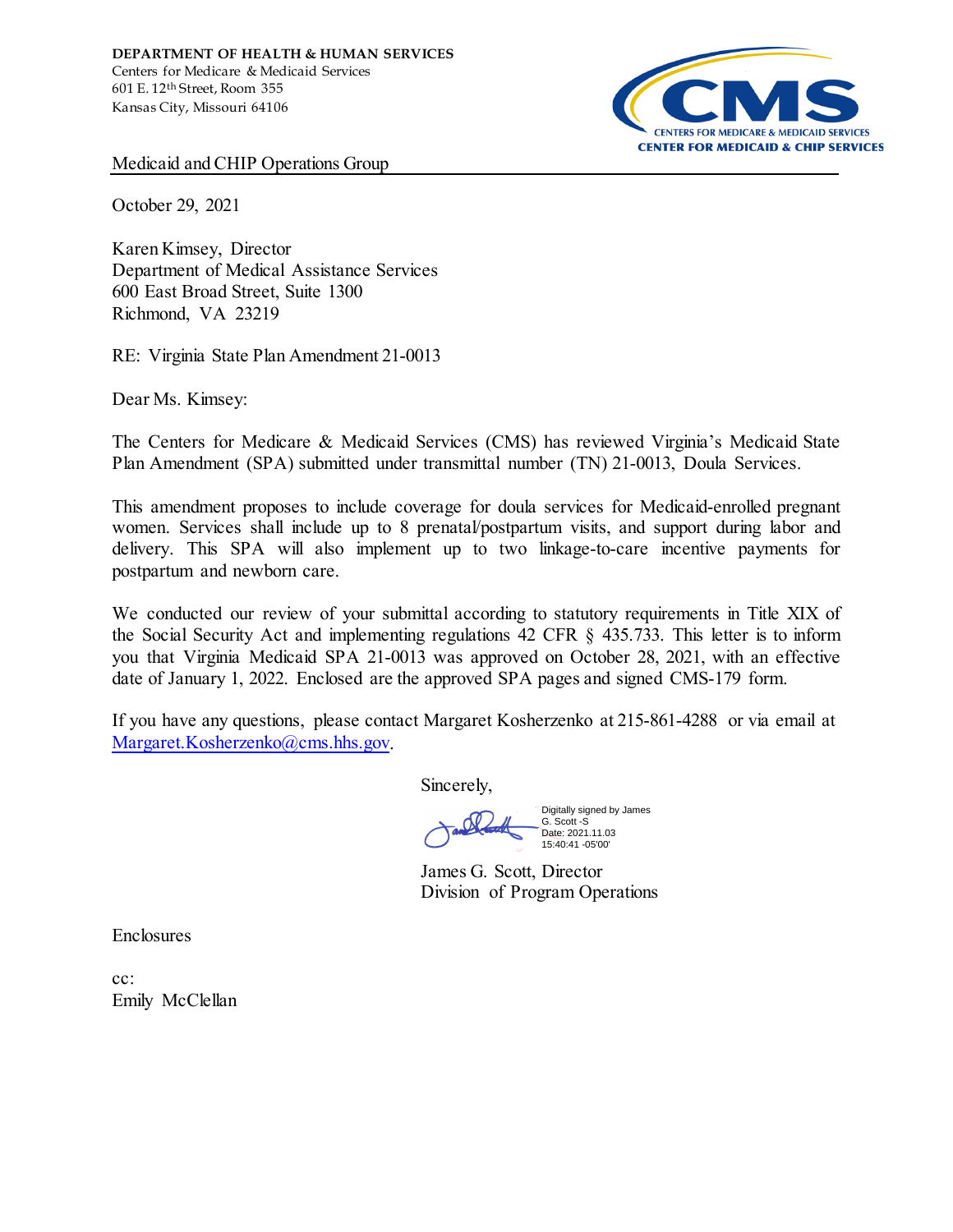| <b>TRANSMITTAL AND NOTICE OF APPROVAL OF</b><br><b>STATE PLAN MATERIAL</b><br><b>FOR: CENTERS FOR MEDICARE &amp; MEDICAID SERVICES</b>                                | 2. STATE<br>1. TRANSMITTAL NUMBER<br> 3 <br>$ 2\rangle$<br>$\vert$ 1<br>$\mathsf{D}$<br>1<br>Virginia<br>3. PROGRAM IDENTIFICATION: TITLE XIX OF THE SOCIAL<br>SECURITY ACT (MEDICAID) |
|-----------------------------------------------------------------------------------------------------------------------------------------------------------------------|----------------------------------------------------------------------------------------------------------------------------------------------------------------------------------------|
| TO: REGIONAL ADMINISTRATOR<br>CENTERS FOR MEDICARE & MEDICAID SERVICES<br>DEPARTMENT OF HEALTH AND HUMAN SERVICES                                                     | 4. PROPOSED EFFECTIVE DATE<br>01/01/2022                                                                                                                                               |
| 5. TYPE OF PLAN MATERIAL (Check One)                                                                                                                                  |                                                                                                                                                                                        |
| $\Box$ NEW STATE PLAN<br>AMENDMENT TO BE CONSIDERED ASNEW PLAN<br>H<br>AMENDMENT                                                                                      |                                                                                                                                                                                        |
| COMPLETE BLOCKS 6 THRU 10 IF THIS IS AN AMENDMENT (Separate transmittal for each amendment)                                                                           |                                                                                                                                                                                        |
| 6. FEDERAL STATUTE/REGULATION CITATION<br>42 CFR 440                                                                                                                  | 7. FEDERAL BUDGET IMPACT<br>621,516<br>a. FFY 2022<br>\$<br>b. FFY 2023<br>1,243,031<br>\$                                                                                             |
| 8. PAGE NUMBER OF THE PLAN SECTION OR ATTACHMENT                                                                                                                      | 9. PAGE NUMBER OF THE SUPERSEDED PLAN SECTION                                                                                                                                          |
| Attachment 3.1A&B, Supplement 1: new page 28.1<br>Attachment 4.19-B, new page 6.2.1.2                                                                                 | OR ATTACHMENT (If Applicable)<br>Same as box #8.                                                                                                                                       |
| 10. SUBJECT OF AMENDMENT                                                                                                                                              |                                                                                                                                                                                        |
| <b>Doula Services</b>                                                                                                                                                 |                                                                                                                                                                                        |
| 11. GOVERNOR'S REVIEW (Check One)<br>GOVERNOR'S OFFICE REPORTED NO COMMENT<br>COMMENTS OF GOVERNOR'S OFFICE ENCLOSED<br>NO REPLY RECEIVED WITHIN 45 DAYS OF SUBMITTAL | OTHER, AS SPECIFIED<br>$\mathsf{K}$<br>Secretary of Health and Human Resources                                                                                                         |
| 16. RETURN TO<br>12. SIGNATURE OF STATE AGENCY OFFICIAL                                                                                                               |                                                                                                                                                                                        |
| imser<br>13. TYPED NAME<br>Karen Kimsey<br>14. TITLE<br><b>Director</b><br><b>15. DATE SUBMITTED</b><br>8/24/2021                                                     | Dept. of Medical Assistance Services<br>600 East Broad Street, #1300<br>Richmond VA 23219<br>Attn: Regulatory Coordinator                                                              |
| FOR REGIONAL OFFICE USE ONLY                                                                                                                                          |                                                                                                                                                                                        |
| 17. DATE RECEIVED<br><b>August 24, 2021</b>                                                                                                                           | 18. DATE APPROVED<br>10/28/2021                                                                                                                                                        |
| <b>PLAN APPROVED - ONE COPY ATTACHED</b>                                                                                                                              |                                                                                                                                                                                        |
| 19. EFFECTIVE DATE OF APPROVED MATERIAL<br>January 1, 2022<br>21. TYPED NAME<br>James G. Scott                                                                        | 20. SIGNATURE OF REGIONAL OFFICIAL<br>Digitally signed by James<br>G. Scott -S<br>Date: 2021.11.03<br>22. TITLE<br>15:41:05 - 05'00'<br>Director, Division of Program Operations       |
| 23. REMARKS                                                                                                                                                           |                                                                                                                                                                                        |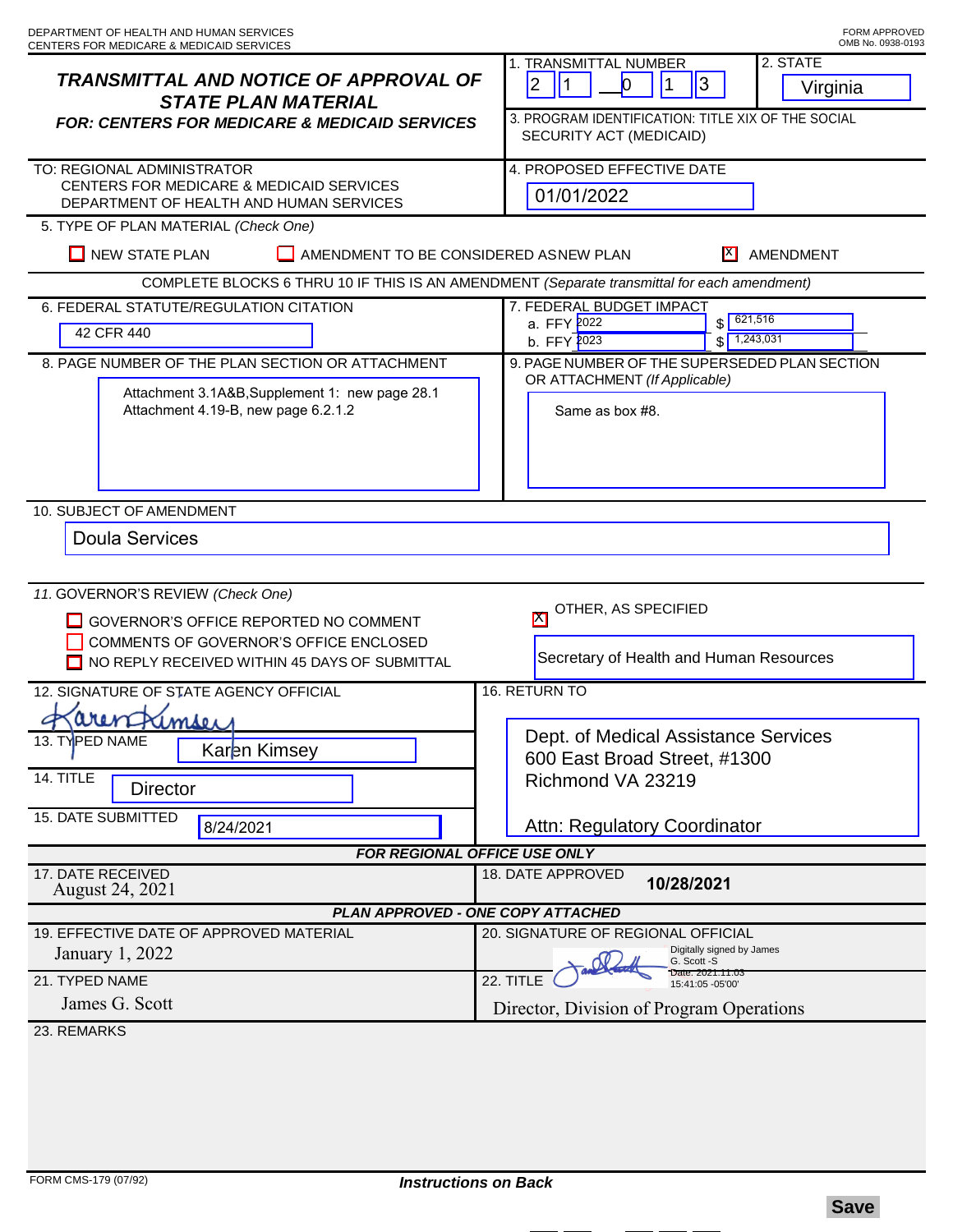### **STATE PLAN UNDER TITLE XIX OF THE SOCIAL SECURITY ACT**

### State of VIRGINIA

#### AMOUNT, DURATION, AND SCOPE OF MEDICAL AND REMEDIAL CARE AND SERVICES PROVIDED TO THE CATEGORICALLY NEEDY and MEDICALLY NEEDY  $\_$

#### Doula Services

Doula services will be used to provide support for pregnant individuals throughout the perinatal period, which may improve birth-related outcomes. Pursuant to 42 C.F.R. Section 440.130(c), doula services are provided as preventive services and must be recommended by a physician or other licensed practitioner of the healing arts within his or her scope of practice under state law to prevent perinatal complications and/or promote the physical and mental health of the beneficiary.

#### Service Description:

Virginia intends to provide doula services for pregnant individuals during pregnancy, childbirth and the postpartum period. Doulas support the pregnant individual throughout the pregnancy, childbirth and postpartum experience, with the goal of improving outcomes for birthing parents and infants. Doulas offer support, guidance, evidence-based education, practical support during childbirth, and linkages to community-based resources. Service components include:

- Perinatal support services, including newborn care, to prevent adverse outcomes;
- Labor support; and
- Coordination with community-based services, to improve beneficiary outcomes

#### Qualified Provider Specifications:

Doula services shall be provided by qualified individuals who are at least 18 years of age. Doulas must:

- Complete doula training, which must include core competencies (perinatal support services, labor support), community-based/cultural competency training, and care coordination. Doula trainings must be approved by the Virginia Department of Health (VDH); and
- Be certified by a state certifying entity designated by VDH.

#### Limits:

- Any service limits may be exceeded based upon medical necessity.
- Service authorization is required if more than eight prenatal/postpartum visits are required, and if services are required more than six months after delivery.

 $\mathcal{L}_\text{max}$  , and the contract of the contract of the contract of the contract of the contract of the contract of the contract of the contract of the contract of the contract of the contract of the contract of the contr

 $\mathbf f$